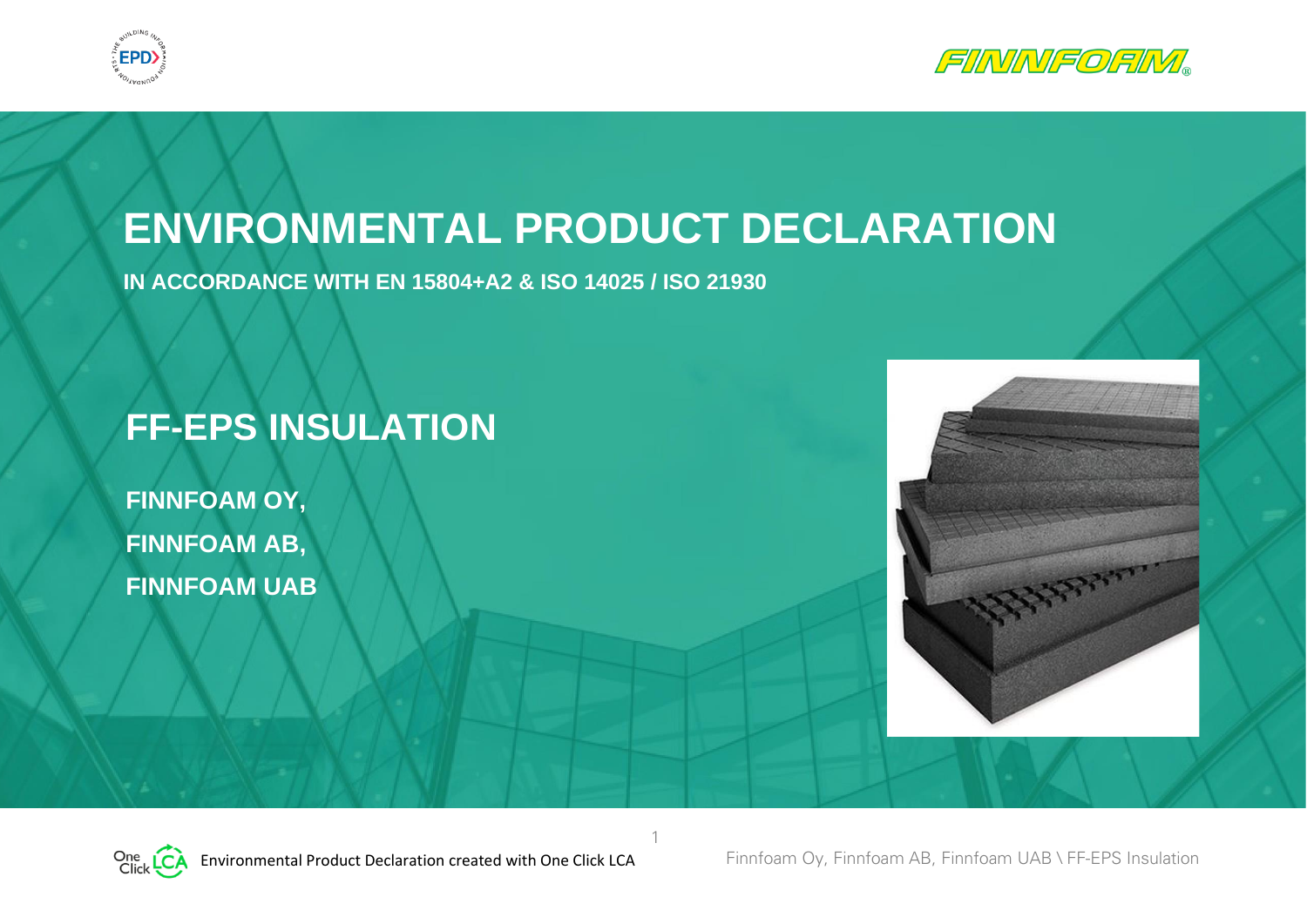

## **GENERAL INFORMATION**

## **MANUFACTURER INFORMATION**

**EPD** 

| <b>Manufacturer</b>    | Finnfoam Oy, Finnfoam AB, Finnfoam UAB                                                                                                                                          |
|------------------------|---------------------------------------------------------------------------------------------------------------------------------------------------------------------------------|
| <b>Address</b>         | Finnfoam OY, Satamakatu 5, 24100 Salo, Finland<br>Finnfoam AB, Hinkebogatan 7, 68191<br>Kristinehamn, Sweden<br>Finnfoam UAB, Kokybės g. 5, Biruliškių km,<br>Kaunas, Lithuania |
| <b>Contact details</b> |                                                                                                                                                                                 |
|                        | Sari Judin, sari.judin@finnfoam.fi<br>Tom Pie, tom.pie@finnfoam.se<br>Egidijus Sutkus, egidijus.sutkus@finnfoam.lt                                                              |

### **PRODUCT IDENTIFICATION**

| <b>Product name</b>       | FF-EPS insulation                                            |
|---------------------------|--------------------------------------------------------------|
| Place(s) of<br>production | Salo, Finland,<br>Kristinehamn, Sweden,<br>Kaunas, Lithuania |

Jessica Karhu Laura Apilo

Caun Ans

2

Environmental Product Declaration created with One Click LCA Finnfoam Oy, Finnfoam AB, Finnfoam UAB \ FF-EPS Insulation RTS EPD Committee secretary Managing Director<br>Click CA Environmental Product Declaration created with One Clic

## **EPD INFORMATION**

EPDs of construction products may not be comparable if they do not comply with EN 15804 and if they are not compared in a building context.

| <b>EPD program</b><br>operator         | The Building Information Foundation RTS sr /<br><b>Building Information Ltd</b><br>Malminkatu 16 A, 00100 Helsinki, Finland<br><u>http://cer.rts.fi</u> |
|----------------------------------------|---------------------------------------------------------------------------------------------------------------------------------------------------------|
| <b>EPD standards</b>                   | This EPD is in accordance with EN 15804 $+A1$ ,<br>+A2 and ISO 14025 standards.                                                                         |
| <b>Product category</b><br>rules (PCR) | The CEN standard EN 15804+A2 serves as the<br>core PCR. In addition, the RTS PCR (English<br>version, 26.8.2020) is used.                               |
| <b>EPD author</b>                      | Ipek Goktas, at Bionova Ltd<br>Suvilahdenkatu 10 B 00500 Helsinki, Finland<br><u>www.bionova.fi</u>                                                     |
| <b>EPD verification</b>                | Independent verification of this EPD and data,<br>according to ISO 14025:<br>$\Box$ Internal certification $\boxtimes$ External verification            |
| <b>EPD verifier</b>                    | Silvia Vilčeková, Silcert, s.r.o.                                                                                                                       |
| <b>Verification date</b>               | 04.06.2021                                                                                                                                              |
| <b>EPD number</b>                      | RTS_115_21                                                                                                                                              |
| <b>Publishing date</b>                 | 10.06.2021                                                                                                                                              |
| <b>EPD valid until</b>                 | 04.06.2026                                                                                                                                              |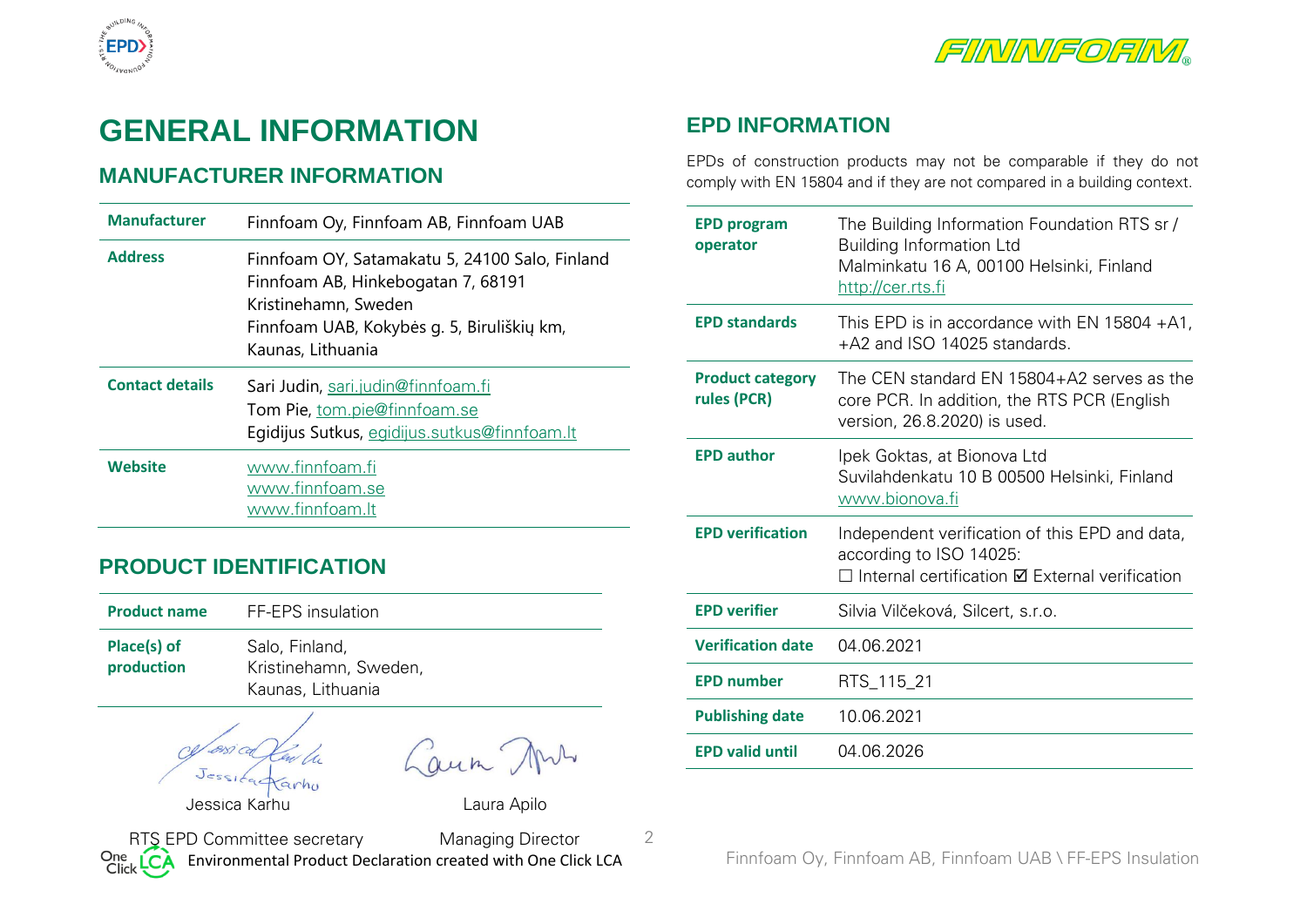



## **PRODUCT INFORMATION**

## **PRODUCT DESCRIPTION**

This EPD represents the Finnfoam FF-EPS insulation which are made from polystyrene. The market area of the product is Scandinavia. Due to the new production method, FF-EPS designed for insulating floors, walls and roofs is significantly more cost effective than the traditional EPS thermal insulation. Finnfoam makes FF-EPS with mould shaping machine and compressing boards from 10-25% and has patent for this production method.

## **PRODUCT APPLICATION**

FF-EPS thermal insulation panel is designed for insulating floors, walls, and ceilings.

### **TECHNICAL SPECIFICATIONS**

FF-EPS insulation panels have a thermal conductivity of 0.031 W/(mK). The panels are available in nominal densities of 15, 17 and 20 kg/m3, and thicknesses ranging from 85 and 400 mm. As the product is homogeneous, the results represent all available thicknesses. The panels are used for heat insulation of floors, walls and roofs.

### **PRODUCT STANDARDS**

EN 13163:2015 Thermal insulation products for buildings. Factory made expanded polystyrene (EPS) products.

## **PHYSICAL PROPERTIES OF THE PRODUCT**

Detailed physical information can be found from the manufacturer's webpage: [\(https://www.finnfoam.fi/tuotteet/ff-eps\)](https://www.finnfoam.fi/tuotteet/ff-eps).

## **ADDITIONAL TECHNICAL INFORMATION**

Further information can be found at www.finnfoam.fi, www.finnfoam.se, www.finnfoam.lt.

## **PRODUCT RAW MATERIAL COMPOSITION**

| <b>Material</b> | Weight, kg |
|-----------------|------------|
| Polystyrene     | l .OC      |

## **PRODUCT RAW MATERIAL MAIN COMPOSITION**

| <b>Raw material category</b> | Amount, mass-% | <b>Material origin</b> |
|------------------------------|----------------|------------------------|
| <b>Metals</b>                |                |                        |
| <b>Minerals</b>              |                |                        |
| Fossil materials             | 100            | Europe                 |
| Bio-based materials          |                |                        |

## **SUBSTANCES, REACH - VERY HIGH CONCERN**

The product does not contain any REACH SVHC substances in amounts greater than 0,1 % (1000 ppm).

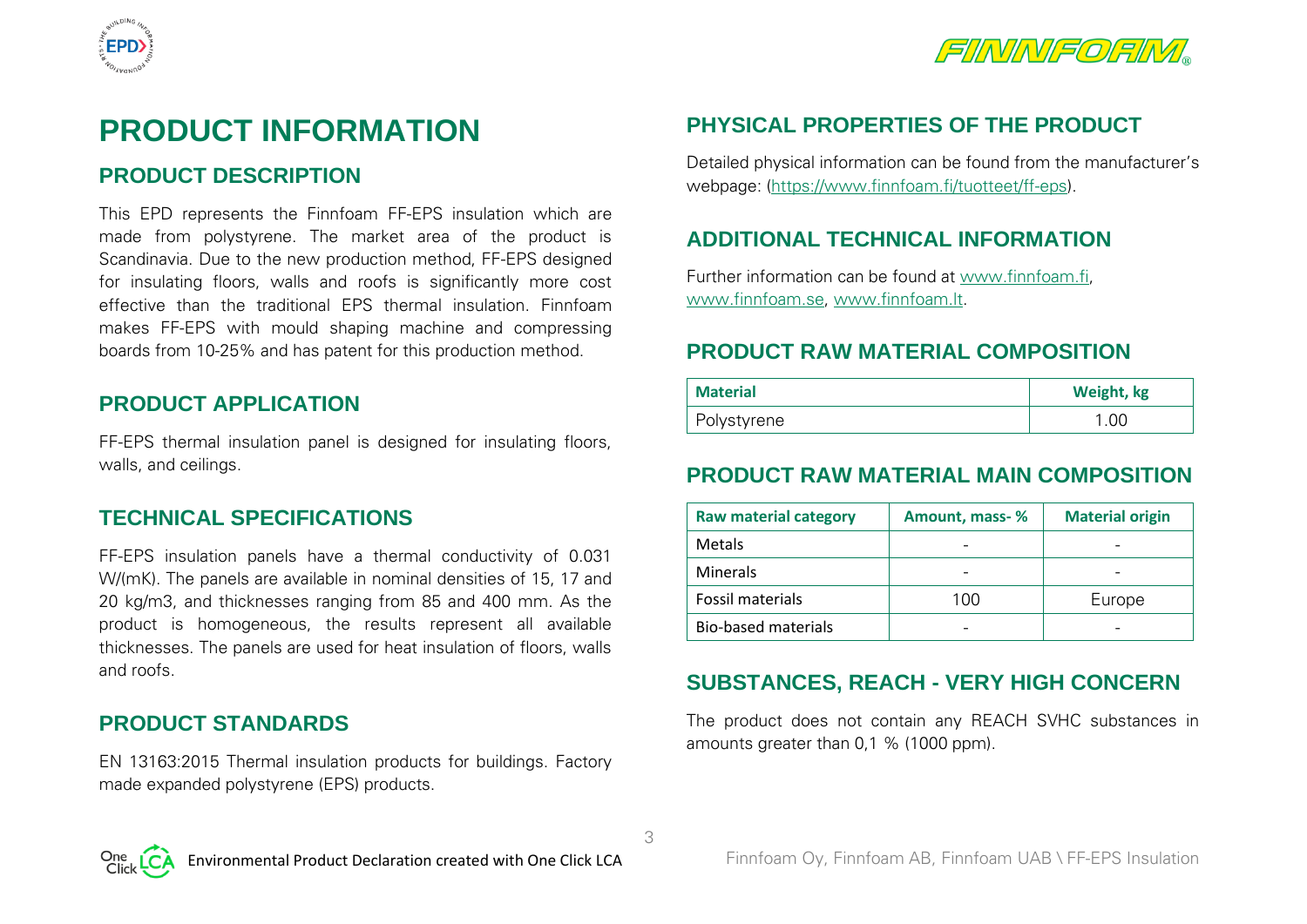



## **PRODUCT LIFE CYCLE**

### **MANUFACTURING AND PACKAGING (A1-A3)**

The raw material expandable polystyrene already includes blowing agent pentane. This raw material is expanded with heat/steam and after that expanded EPS pearls are stored for a while. Then EPS pearls are put into mould (shape or block) and there with steam "glued" together. FF-EPS boards are produced with shape mould machine. If production is done with block mould, then after a while blocks are cut with hotwire to right dimensions.

The FF-EPS product is produced in 3 different plants: in Finland, Sweden and Lithuania. While grid mix energy is used in the plants in Finland and Sweden, renewable energy is used in the plant in Lithuania. During the production the generated product-based waste is sent back to the melting process. Therefore, there is no waste from the product itself. The only generated waste derives from the packaging of the raw materials. Also, most of the pentane which is included in the raw material releases during the production.

As packaging material plastic film is used for the final product.



## **TRANSPORT AND INSTALLATION (A4-A5)**

Annual export rates are taken into consideration for delivery scenario. There is no significant weight loss due to the emission of the rest of the pentane in the product during transportation.

This EPD does not cover installation (Module A5). Air, soil and water impacts during installation have not been studied.

## **PRODUCT USE AND MAINTENANCE (B1-B7)**

This EPD does not cover use phase. Air, soil and water impacts during the use phase have not been studied. During the service life of the product, rest of the pentane is emitted. However, it does not have any harmful impact; therefore, it is not taken into consideration.

## **PRODUCT END OF LIFE (C1-C4, D)**

The rest of the pentane is assumed to be emitted during the service life of the product; therefore, the mass loss due to this blowing agent is taken into consideration in end-of-life stage. Consumption of energy and natural resources in demolition process is assumed to be negligible. (C1) The distance for transportation to disposal is assumed as 50 km and the transportation method is assumed to be lorry. (C2) Considering the manufacturer's information, 100% of endof-life EPS product is assumed to be recovered to energy in incineration plant as it is easy to collect and qualified for energy recovery. (C3) The environmental impacts of disposal are zero since 100% of the end-of-life product is considered to be recovered to energy. (C4) Thanks to the energy recovery process end-of-life EPS replaces heat and electricity. (D)

 $\Delta$ 

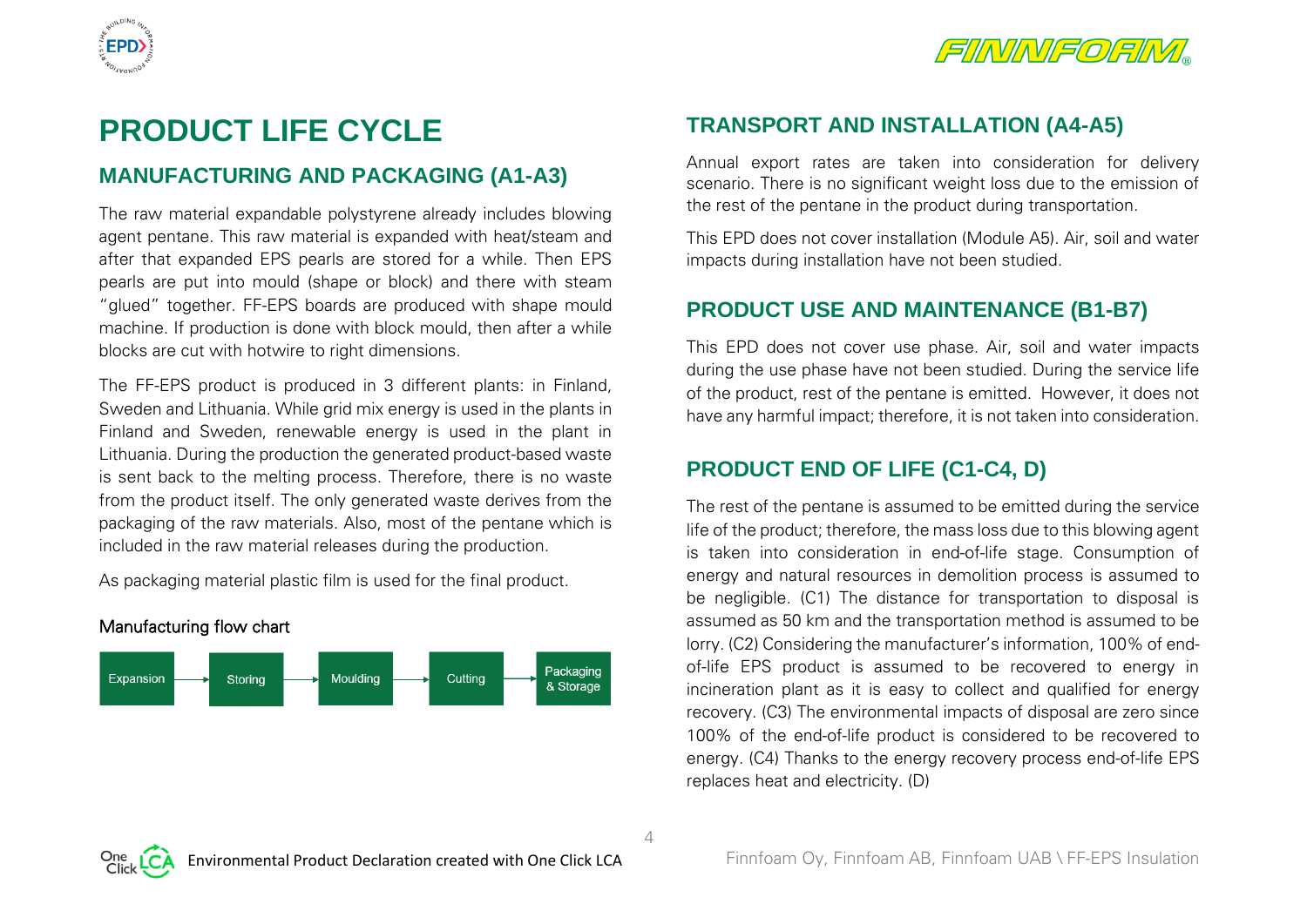



## **LIFE CYCLE ASSESSMENT**

## **LIFE CYCLE ASSESSMENT INFORMATION**

**Period for data** year 2019

## **DECLARED AND FUNCTIONAL UNIT**

| <b>Declared unit</b>          | 1 kg (produced EPS) |
|-------------------------------|---------------------|
| <b>Mass per declared unit</b> | 1 ka                |

## **BIOGENIC CARBON CONTENT**

#### Product's biogenic carbon content at the factory gate

| Biogenic carbon content in product, kg C   |  |
|--------------------------------------------|--|
| Biogenic carbon content in packaging, kg C |  |

### **SYSTEM BOUNDARY**

The scope of the EPD is "cradle to gate with modules A4, C1-C4 and D". The modules A1 (Raw material supply), A2 (Transport) and A3 (Manufacturing), A4 (Transport) as well as C1 (Deconstruction/ demolition), C2 (Transport at end-of-life), C3 (Waste processing), C4 (Disposal) and D (benefits and loads beyond the system boundary) are included in the study.

| <b>Product stage</b>                                       |                |           | <b>Assembly</b><br>stage | <b>End of life stage</b><br>Use stage |             |            |                         |                              |                                                             |                                                    |                          | <b>Beyond the</b><br>system<br>boundaries |                                         |                |       |                 |              |
|------------------------------------------------------------|----------------|-----------|--------------------------|---------------------------------------|-------------|------------|-------------------------|------------------------------|-------------------------------------------------------------|----------------------------------------------------|--------------------------|-------------------------------------------|-----------------------------------------|----------------|-------|-----------------|--------------|
| A2<br>A1                                                   | A <sub>3</sub> | A4        | <b>A5</b>                | <b>B1</b>                             | <b>B2</b>   | <b>B3</b>  | <b>B4</b>               | <b>B5</b>                    | <b>B6</b>                                                   | <b>B7</b>                                          | C <sub>1</sub>           | C <sub>2</sub>                            | C <sub>3</sub>                          | C <sub>4</sub> | D     | D               | $\mathbf{D}$ |
| X<br>x                                                     | x              | x         | <b>MND</b>               | <b>MND</b>                            | <b>MND</b>  | <b>MND</b> | <b>MND</b>              | <b>MND</b>                   | <b>MND</b>                                                  | <b>MND</b>                                         | x                        | $\mathbf x$                               | x                                       | X              | x     | x               | x            |
| Raw<br>₹<br>نە<br>5<br>$\mathbf{u}$<br>materials<br>ह<br>ã | Manufacturing  | Transport | <b>Assembly</b>          | Use                                   | Maintenance | Repair     | 중<br>ъ<br>ត<br>႙<br>ēnt | <b>Refurbish</b><br>⋾<br>ent | $\circ$<br>ene<br>್ಥಾ<br>뤊<br>유<br><b>B</b><br>딣<br>Im<br>= | ۰<br><b>Mater</b><br>٦ē<br>읝<br><u>mse</u><br>iona | σ<br>econstr<br>ż<br>emo | ₹<br>읔<br><b>G</b><br>ä                   | ٤<br>laste<br>proc<br>ĝ<br>≌.<br>5<br>œ | Disposal       | Reuse | <b>Recovery</b> | Recycling    |

Modules not declared = MND.

## **CUT-OFF CRITERIA**

5

The study does not exclude any modules or processes which are stated mandatory in the *EN 15804A1:2012+A2:2019* and *RTS PCR*. The study does not exclude any hazardous materials or substances.

The study includes all major raw material and energy consumption. All inputs and outputs of the unit processes which data are available for are included in the calculation. There is no neglected unit process more than 1% of total mass and energy flows. The total neglected input and output flows do also not exceed 5% of energy usage or mass. The life cycle analysis includes all industrial processes from raw material acquisition to production, distribution, and end-of-life stages.

The modules A5, B1-B7 have not been calculated nor included in the LCA calculations.

The production of capital equipment, construction activities, and infrastructure, maintenance and operation of capital equipment, personnel-related activities, energy, and water use related to company management and sales activities are excluded.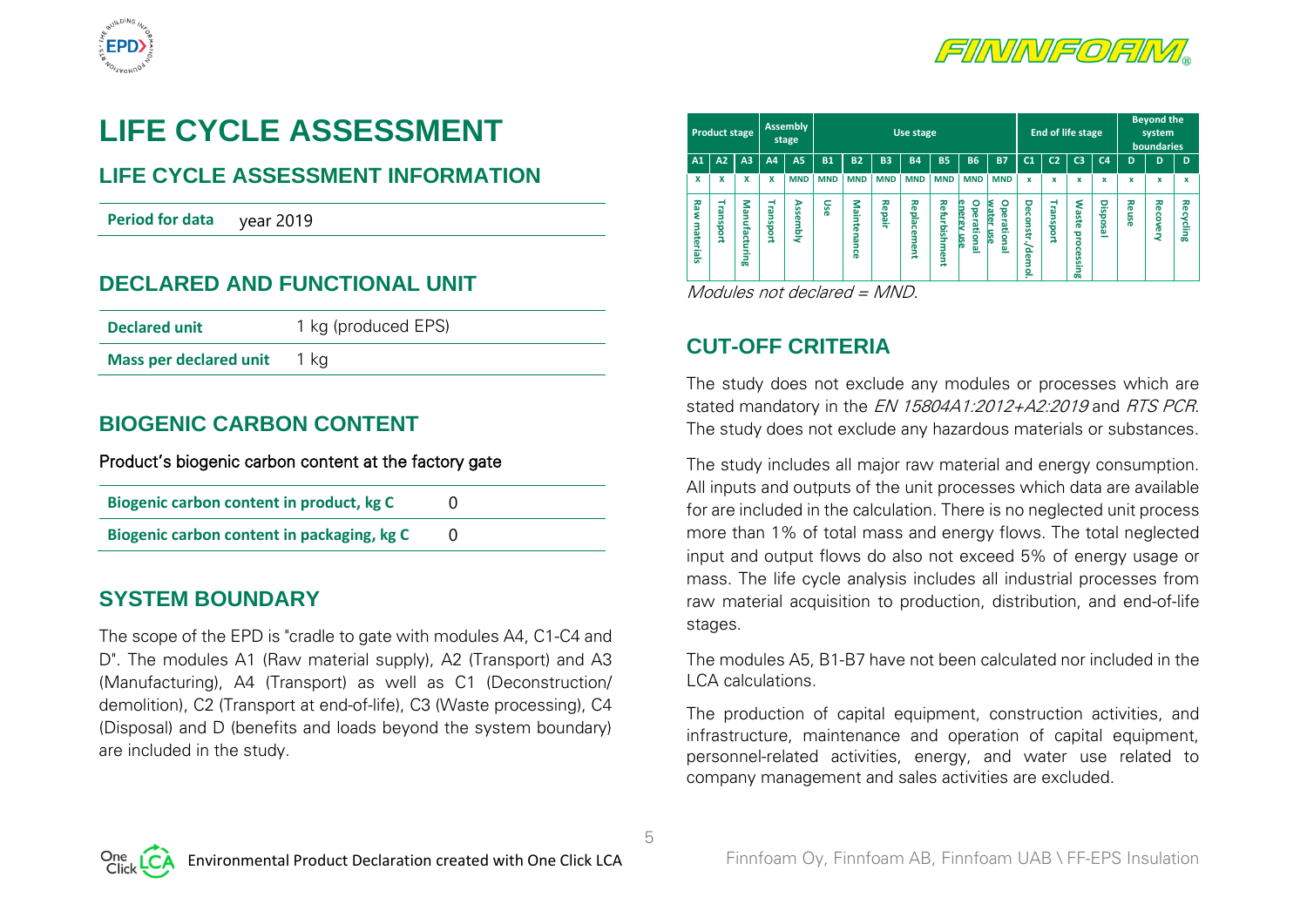



## **ALLOCATION, ESTIMATES AND ASSUMPTIONS**

Allocation is based on annual production rate and made with high accuracy and precision. The values for 1 kg of the produced product which is used within this study are calculated by considering the total product weight per annual production. The product output is fixed to 1 kg and the corresponding amount of product is used in the calculations.

In the production plants, several kinds of products are produced; since the production processes of these products are similar, the annual production percentages are taken into consideration for allocation. According to the ratio of the annual production of the declared product to the total annual production at the factory, the annual total energy consumption, packaging materials and the generated waste per the declared product are allocated. Subsequently, the produced product output fixed to 1 kg and the corresponding amount of product is used in the calculations.

This LCA study is conducted in accordance with all methodological considerations, such as performance, system boundaries, data quality, allocation procedures, and decision rules to evaluate inputs and outputs. All estimations and assumptions are given below.

- Module A2, A4 & C2: Vehicle capacity utilization volume factor is assumed to be 1 which means full load. In reality it may vary but as the role of transportation emission in total results is small and so the variety in load assumed to be negligible. Empty returns are not taken into account as it is assumed that return trip is used by transportation companies to serve the needs of other clients.
- Module A3: Since renewable energy is used in the plant in Lithuania, the share of the renewable energy sources is assumed according to the data provided by European Commission.
- Module A4: Transportation doesn't cause losses as products are packaged properly. Additionally, it is assumed that there is no significant weight loss due to the emission of the rest of the blowing agent in the product during transportation. Also, volume capacity utilisation factor is assumed to be 1 for the nested packaged products. Additionally, transportation distances and vehicle types are assumed according to the exports in the last year.
- Module C1: The impacts of the disassembly stage are assumed zero, since the consumption of energy and natural resources for disassembling the end-of-life product is negligible.
- Module C2: Transportation distance to the closest disposal area is estimated as 50 km and the transportation method is assumed as lorry which is the most common.
- Module C3, C4, D: 100% of the end-of-life product is assumed to be recovered to energy. According to the manufacturer's information, Module C3 includes the incineration of the product, including the landfilling of the formed slag and ash. Module C4 impacts are zero as the products are considered to be 100 % collected for incineration. Module D considers the benefits of energy recovery which replaces district heat and electricity.

### **AVERAGES AND VARIABILITY**

Product stage impacts have been calculated separately for the three production plants. For the other modules, the weighted average of the LCA results have been calculated according to the production rates.

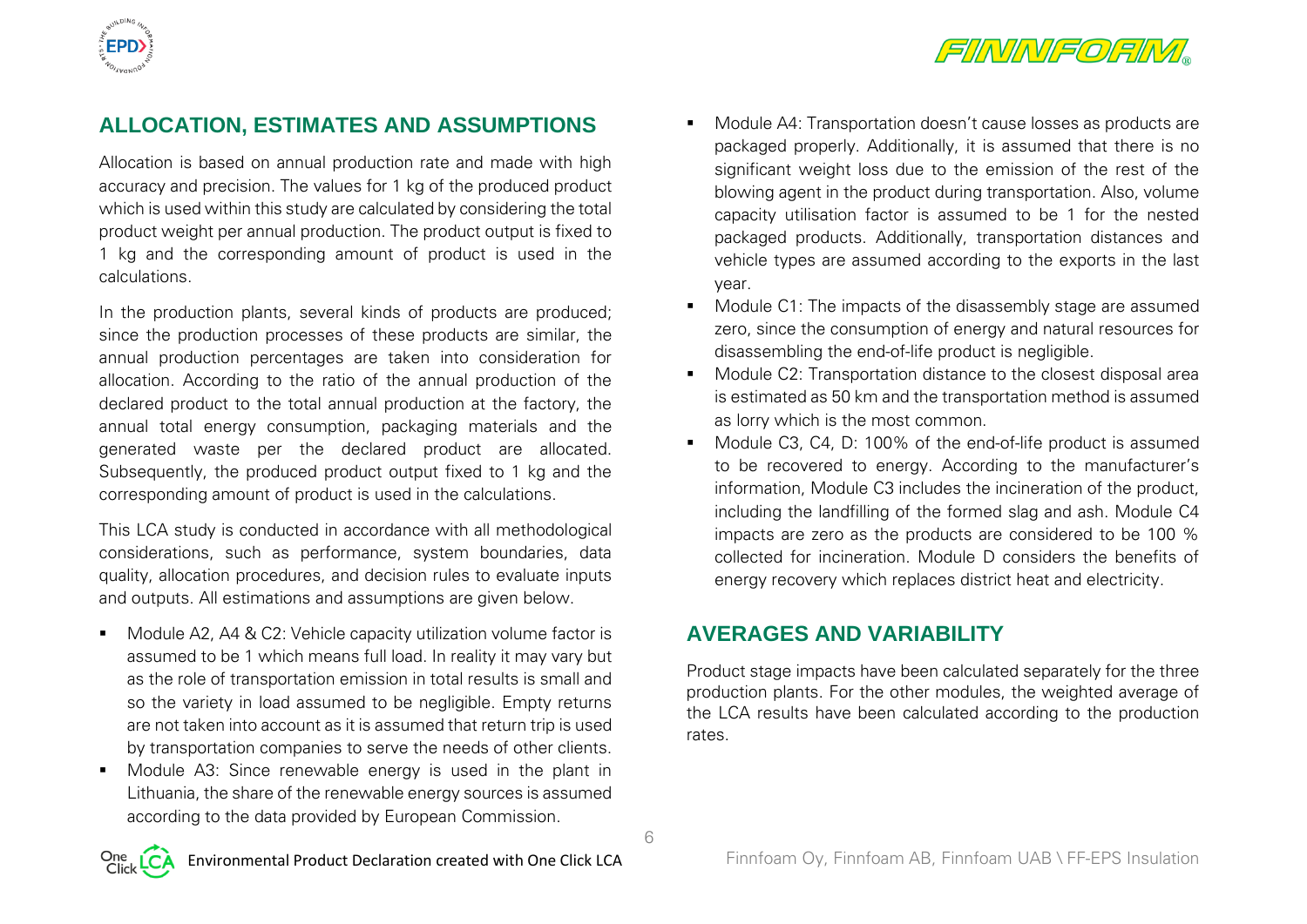



## **ENVIRONMENTAL IMPACT DATA**

The LCIA results are relative expressions and do not predict impacts on category endpoints, the exceeding of thresholds, safety margins or risks.

Note: "ENVIRONMENTAL IMPACTS - EN 15804+A1, CML / ISO 21930" and "ENVIRONMENTAL IMPACTS - TRACI 2.1" are presented in ANNEX-1 and ANNEX-2 respectively.

Note: Environmental performance results are presented per declared unit, defined as 1 kg of EPS insulation product. Environmental impacts per 1 m<sup>2</sup> of EPS insulation product with different thicknesses can be calculated by multiplying the environmental impact results by the scaling factors presented in ANNEX-3.

## **CORE ENVIRONMENTAL IMPACT INDICATORS – EN 15804+A2, PEF**

| <b>Impact category</b>                             | <b>Unit</b>          | $A1-A3$<br>(Finland) | $A1-A3$<br>(Sweden) | $A1-A3$<br>(Lithuania) | <b>A4</b> | A <sub>5</sub> | <b>B1-B7</b> | C <sub>1</sub> | C <sub>2</sub> | C <sub>3</sub> | C <sub>4</sub> | D             |
|----------------------------------------------------|----------------------|----------------------|---------------------|------------------------|-----------|----------------|--------------|----------------|----------------|----------------|----------------|---------------|
| Climate change - total                             | kg CO <sub>2</sub> e | $2.75E + 00$         | $2.65E + 00$        | $3.28E + 00$           | 9.08E-03  | <b>MND</b>     | <b>MND</b>   | $0.00E + 00$   | 6.28E-03       | $1.82E + 00$   | $0.00E + 00$   | $-2.16E + 00$ |
| Climate change - fossil                            | kg CO <sub>2</sub> e | $2.75E + 00$         | $2.65E + 00$        | $3.27E + 00$           | 9.16E-03  | <b>MND</b>     | <b>MND</b>   | $0.00E + 00$   | 6.27E-03       | $1.82E + 00$   | $0.00E + 00$   | $-2.16E + 00$ |
| Climate change - biogenic                          | kg CO <sub>2</sub> e | 4.02E-03             | 2.97E-03            | 9.09E-03               | 6.66E-06  | <b>MND</b>     | <b>MND</b>   | $0.00E + 00$   | 3.84E-06       | 6.28E-05       | $0.00E + 00$   | $-1.04E-03$   |
| Climate change - LULUC                             | kg CO <sub>2</sub> e | 1.23E-03             | 1.19E-03            | 4.27E-04               | 2.76E-06  | <b>MND</b>     | <b>MND</b>   | $0.00E + 00$   | 2.21E-06       | 7.99E-06       | $0.00E + 00$   | $-8.98E - 05$ |
| Ozone depletion                                    | kg CFC11e            | 8.45E-08             | 6.70E-08            | 1.11E-07               | 2.15E-09  | <b>MND</b>     | <b>MND</b>   | $0.00E + 00$   | .44E-09        | 4.61E-09       | $0.00E + 00$   | $-4.47E-07$   |
| Acidification                                      | mol H <sup>+</sup> e | 8.88E-03             | 7.91E-03            | 9.58E-03               | 3.85E-05  | <b>MND</b>     | <b>MND</b>   | $0.00E + 00$   | 2.58E-05       | 3.33E-04       | $0.00E + 00$   | $-1.94E-02$   |
| Eutrophication, aquatic freshwater 1               | kg Pe                | 1.31E-05             | 7.68E-06            | 3.92E-05               | 7.46E-08  | <b>MND</b>     | <b>MND</b>   | $0.00E + 00$   | 5.42E-08       | 2.91E-07       | $0.00E + 00$   | $-4.23E-06$   |
| Eutrophication, aquatic marine                     | kg Ne                | 1.82E-03             | 1.58E-03            | 2.59E-03               | 1.16E-05  | <b>MND</b>     | <b>MND</b>   | $0.00E + 00$   | 7.65E-06       | 1.60E-04       | $0.00E + 00$   | $-1.83E-03$   |
| Eutrophication, terrestrial                        | mol Ne               | 1.90E-02             | 1.75E-02            | 2.54E-02               | 1.28E-04  | <b>MND</b>     | <b>MND</b>   | $0.00E + 00$   | 8.45E-05       | 1.59E-03       | $0.00E + 00$   | $-1.79E-02$   |
| Photochemical ozone formation                      | kg NMVOCe            | 6.41E-03             | 5.97E-03            | 8.30E-03               | 4.12E-05  | <b>MND</b>     | <b>MND</b>   | $0.00E + 00$   | 2.65E-05       | 4.72E-04       | $0.00E + 00$   | $-5.91E-03$   |
| Abiotic depletion, minerals & metals <sup>2</sup>  | kg Sbe               | 4.27E-06             | 3.67E-06            | 5.97E-06               | 1.56E-07  | <b>MND</b>     | <b>MND</b>   | $0.00E + 00$   | 1.57E-07       | 4.99E-07       | $0.00E + 00$   | $-1.27E-06$   |
| Abiotic depletion of fossil resources <sup>2</sup> | MJ                   | $9.28E + 01$         | $9.14E + 01$        | $9.79E + 01$           | 1.43E-01  | <b>MND</b>     | <b>MND</b>   | $0.00E + 00$   | 9.57E-02       | 3.65E-01       | $0.00E + 00$   | $-2.76E + 01$ |
| Water use <sup>2</sup>                             | $m3e$ deprived       | 8.44E-01             | 6.88E-01            | 5.87E-01               | 5.30E-04  | <b>MND</b>     | <b>MND</b>   | $0.00E + 00$   | 3.40E-04       | 6.50E-03       | $0.00E + 00$   | $-4.04E - 01$ |

<sup>1</sup> The required characterisation method and data are in kg P-eq; to get PO<sub>4</sub>e, multiply the result by 3.07.

<sup>2</sup> EN 15804+A2 Disclaimer 2: "The results of this environmental impact indicator shall be used with care as the uncertainties on these results are high or as there is limited experienced with the indicator."

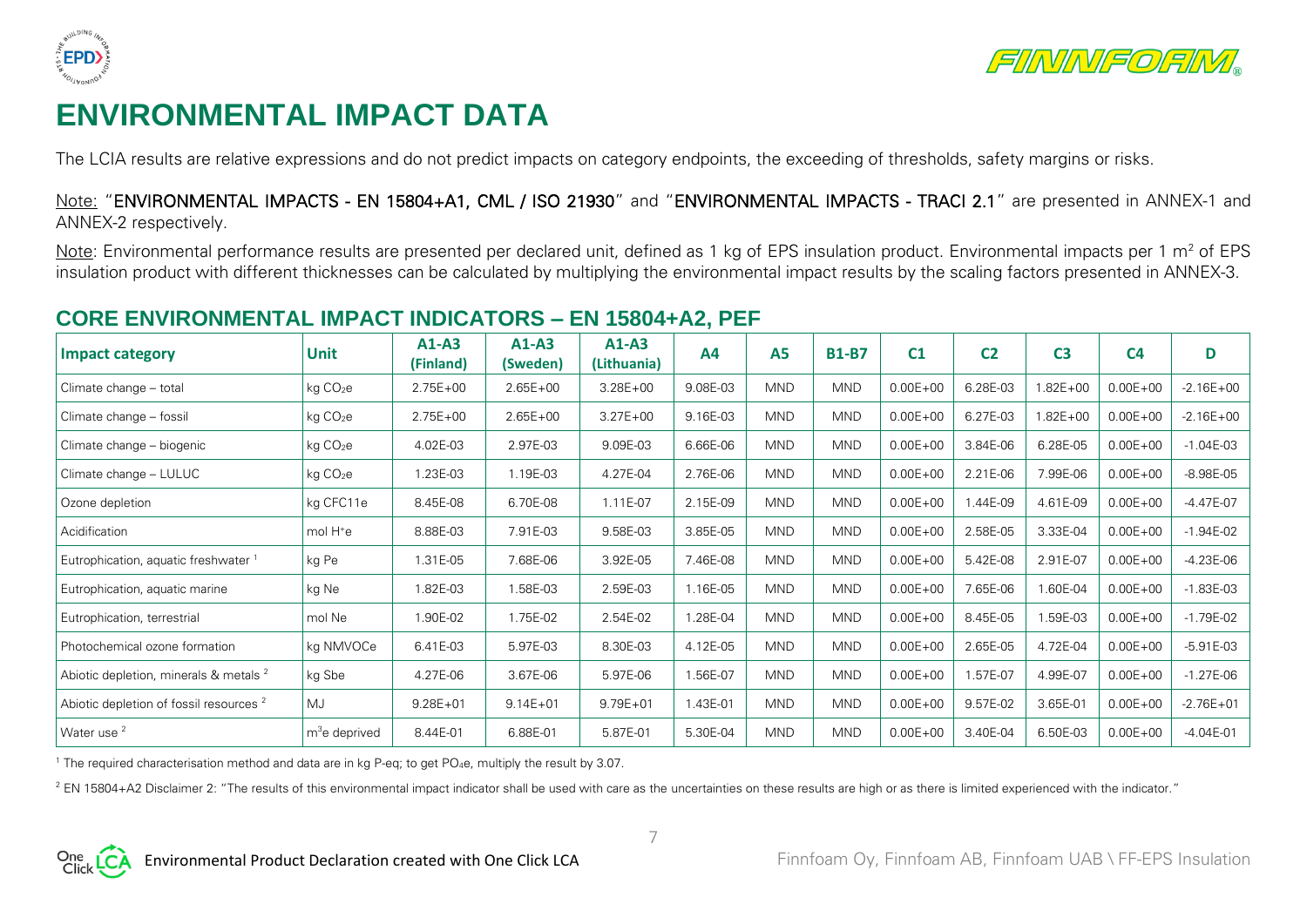



## **ADDITIONAL ENVIRONMENTAL IMPACT INDICATORS – EN 15804+A2, PEF**

| Impact category                                    | <b>Unit</b> | $A1-A3$<br>(Finland) | $A1-A3$<br>(Sweden) | A1-A3<br>(Lithuania) | AA       | <b>A5</b>  | <b>B1-B7</b> | C <sub>1</sub> | C <sub>2</sub> | C3           | C <sub>4</sub> | D             |
|----------------------------------------------------|-------------|----------------------|---------------------|----------------------|----------|------------|--------------|----------------|----------------|--------------|----------------|---------------|
| I Particulate matter                               | Incidence   | 6.92E-08             | 6.22E-08            | $.04E-07$            | 8.29E-10 | <b>MND</b> | <b>MND</b>   | $0.00E + 00$   | 4.84E-10       | 5.35E-09     | $0.00E + 00$   | $-1.79E - 07$ |
| lonizing radiation, human health 3                 | kBg U235e   | 6.30E-01             | 6.24E-01            | 5.50E-01             | 6.23E-04 | <b>MND</b> | <b>MND</b>   | $0.00E + 00$   | 4.18E-04       | $.15E-03$    | $0.00E + 00$   | $-1.21E - 01$ |
| Eco-toxicity (freshwater) <sup>2</sup>             | <b>CTUe</b> | $.64E + 01$          | $.33E + 01$         | $3.15E + 01$         | 09E-01.  | <b>MND</b> | <b>MND</b>   | $0.00E + 00$   | 7.47E-02       | $2.55E + 00$ | $0.00E + 00$   | $-1.41E + 01$ |
| Human toxicity, cancer effects <sup>2</sup>        | <b>CTUh</b> | 7.61E-10             | 4.78E-10            | .33E-09              | 2.79E-12 | <b>MND</b> | <b>MND</b>   | $0.00E + 00$   | 2.12E-12       | $3.41E-10$   | $0.00E + 00$   | $-8.90E-10$   |
| Human toxicity, non-cancer effects <sup>2</sup>    | <b>CTUh</b> | 2.42E-08             | 2.21E-08            | 3.51E-08             | .29E-10  | <b>MND</b> | <b>MND</b>   | $0.00E + 00$   | 8.57E-1        | 5.80E-09     | $0.00E + 00$   | $-7.96E-09$   |
| Land use related impacts/soil quality <sup>2</sup> |             | $3.36E + 00$         | $3.25E + 00$        | $2.59E + 00$         | 2.15E-01 | <b>MND</b> | <b>MND</b>   | $0.00E + 00$   | $.07E - 01$    | 5.12E-01     | $0.00E + 00$   | $-4.73E - 01$ |

<sup>2</sup> EN 15804+A2 Disclaimer 2: "The results of this environmental impact indicator shall be used with care as the uncertainties on these results are high or as there is limited experienced with the indicator."

<sup>3</sup> EN 15804+A2 Disclaimer 1: "This impact category deals mainly with the eventual impact of low dose ionizing radiation on human health of the nuclear fuel cycle. It does not consider effects due to possible nuclear accidents, occupational exposure nor due to radioactive waste disposal in underground facilities. Potential ionizing radiation from the soil, from radon and from some construction materials is also not measured by this indicator."

## **USE OF NATURAL RESOURCES**

| <b>Impact category</b>               | <b>Unit</b>    | $A1-A3$<br>(Finland) | $A1-A3$<br>(Sweden) | $A1-A3$<br>(Lithuania) | A <sub>4</sub> | <b>A5</b>  | <b>B1-B7</b> | C <sub>1</sub> | C <sub>2</sub> | C <sub>3</sub> | C <sub>4</sub> | D             |
|--------------------------------------|----------------|----------------------|---------------------|------------------------|----------------|------------|--------------|----------------|----------------|----------------|----------------|---------------|
| Renewable PER used as energy         | MJ             | $2.48E + 00$         | $2.43E + 00$        | $.25E + 01$            | 1.79E-03       | <b>MND</b> | <b>MND</b>   | $0.00E + 00$   | .36E-03        | 6.22E-03       | $0.00E + 00$   | $-7.77E-02$   |
| Renewable PER used as materials      | MJ             | $0.00E + 00$         | $0.00E + 00$        | $0.00E + 00$           | $0.00E + 00$   | <b>MND</b> | <b>MND</b>   | $0.00E + 00$   | $0.00E + 00$   | $0.00E + 00$   | $0.00E + 00$   | $0.00E + 00$  |
| Total use of renewable PER           | MJ             | $2.48E + 00$         | $2.43E + 00$        | $.25E + 01$            | 1.79E-03       | <b>MND</b> | <b>MND</b>   | $0.00E + 00$   | .36E-03        | 6.22E-03       | $0.00E + 00$   | -7.77E-02     |
| Non-renewable PER used as energy     | MJ             | $4.18E + 01$         | $4.06E + 01$        | $4.68E + 01$           | 1.43E-01       | <b>MND</b> | <b>MND</b>   | $0.00E + 00$   | 9.57E-02       | 3.65E-01       | $0.00E + 00$   | $-2.76E + 01$ |
| Non-renewable PER used as materials  | MJ             | $5.09E + 01$         | $5.08E + 01$        | $5.12E + 01$           | $0.00E + 00$   | <b>MND</b> | <b>MND</b>   | $0.00E + 00$   | $0.00E + 00$   | $0.00E + 00$   | $0.00E + 00$   | $0.00E + 00$  |
| Total use of non-renewable PER       | MJ             | $9.28E + 01$         | $9.14E + 01$        | $9.79E + 01$           | 1.43E-01       | <b>MND</b> | <b>MND</b>   | $0.00E + 00$   | 9.57E-02       | 3.65E-01       | $0.00E + 00$   | $-2.76E + 01$ |
| Use of secondary materials           | kg             | $.12E-04$            | 7.80E-05            | .98E-04                | $0.00E + 00$   | <b>MND</b> | <b>MND</b>   | $0.00E + 00$   | $0.00E + 00$   | $0.00E + 00$   | $0.00E + 00$   | $0.00E + 00$  |
| Use of renewable secondary fuels     | MJ             | $0.00E + 00$         | $0.00E + 00$        | $0.00E + 00$           | $0.00E + 00$   | <b>MND</b> | <b>MND</b>   | $0.00E + 00$   | $0.00E + 00$   | $0.00E + 00$   | $0.00E + 00$   | $0.00E + 00$  |
| Use of non-renewable secondary fuels | MJ             | $0.00E + 00$         | $0.00E + 00$        | $0.00E + 00$           | $0.00E + 00$   | <b>MND</b> | <b>MND</b>   | $0.00E + 00$   | $0.00E + 00$   | $0.00E + 00$   | $0.00E + 00$   | $0.00E + 00$  |
| Use of net fresh water               | m <sup>3</sup> | 2.08E-02             | .97E-02             | 3.51E-02               | 2.97E-05       | <b>MND</b> | <b>MND</b>   | $0.00E + 00$   | $.81E-05$      | 4.81E-04       | $0.00E + 00$   | $-3.30E-03$   |

8

PER abbreviation stands for primary energy resources.

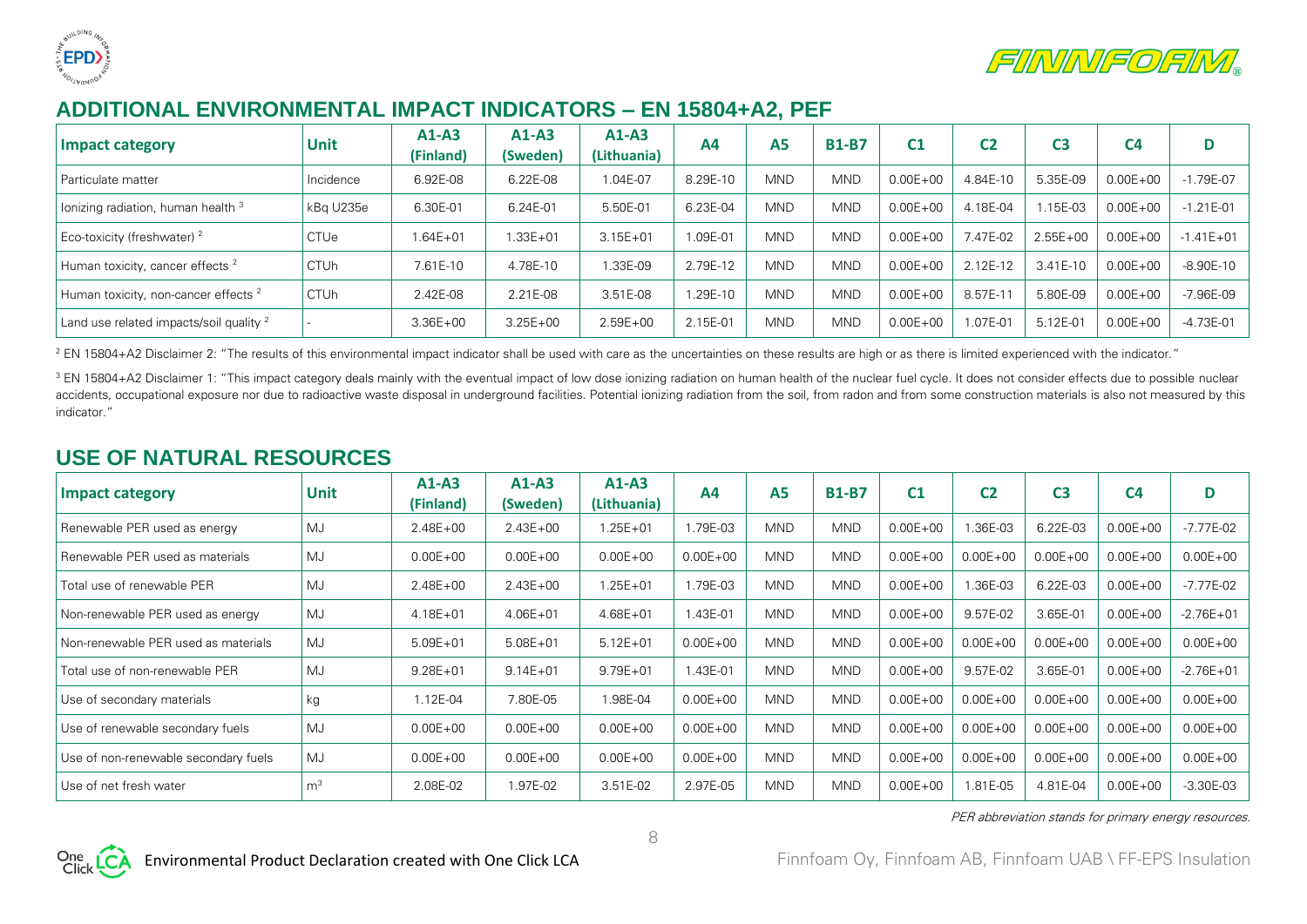



## **END OF LIFE – WASTE**

| Impact category       | Unit | $A1-A3$<br>(Finland) | $A1-A3$<br>(Sweden) | $A1-A3$<br>(Lithuania) | Α4                   | Α5         | <b>B1-B7</b> | r1           | C2       |              | C4           |               |
|-----------------------|------|----------------------|---------------------|------------------------|----------------------|------------|--------------|--------------|----------|--------------|--------------|---------------|
| Hazardous waste       | kg   | 2.29E-02             | 6.81E-03            | 5.06E-02               | <sup>1</sup> .39E-04 | <b>MND</b> | <b>MND</b>   | $0.00E + 00$ | 9.96E-05 | $0.00E + 00$ | $0.00E + 00$ | -9.03E-03     |
| I Non-hazardous waste | kg   | 3.55E-01             | 3.25E-01            | 3.77E-01               | .53E-02              | <b>MND</b> | <b>MND</b>   | $0.00E + 00$ | 8.28E-03 | $0.00E + 00$ | $0.00E + 00$ | .32E-01       |
| l Radioactive waste   | кg   | 7.33E-05             | 6.49E-05            | 3.19E-05               | 9.79E-07             | <b>MND</b> | <b>MND</b>   | $0.00E + 00$ | 6.54E-07 | $0.00E + 00$ | $0.00E + 00$ | $-2.00E - 04$ |

## **END OF LIFE – OUTPUT FLOWS**

| Impact category               | <b>Unit</b> | $A1-A3$<br>(Finland) | $A1-A3$<br>(Sweden) | $A1-A3$<br>(Lithuania) | A4           | A5         | <b>B1-B7</b> | C1           | C <sub>2</sub> | C3           | C <sub>4</sub> | D            |
|-------------------------------|-------------|----------------------|---------------------|------------------------|--------------|------------|--------------|--------------|----------------|--------------|----------------|--------------|
| Components for reuse          | kg          | $0.00E + 00$         | $0.00E + 00$        | $0.00E + 00$           | $0.00E + 00$ | <b>MND</b> | <b>MND</b>   | $0.00E + 00$ | $0.00E + 00$   | $0.00E + 00$ | $0.00E + 00$   | $0.00E + 00$ |
| Materials for recycling       | kg          | $0.00E + 00$         | $0.00E + 00$        | $0.00E + 00$           | $0.00E + 00$ | <b>MND</b> | <b>MND</b>   | $0.00E + 00$ | $0.00E + 00$   | $0.00E + 00$ | $0.00E + 00$   | $0.00E + 00$ |
| Materials for energy recovery | kg          | $0.00E + 00$         | $0.00E + 00$        | $0.00E + 00$           | $0.00E + 00$ | <b>MND</b> | <b>MND</b>   | $0.00E + 00$ | $0.00E + 00$   | 9.84E-01     | $0.00E + 00$   | $0.00E + 00$ |
| <b>Exported energy</b>        | MJ          | $0.00E + 00$         | $0.00E + 00$        | $0.00E + 00$           | $0.00E + 00$ | MND.       | <b>MND</b>   | $0.00E + 00$ | $0.00E + 00$   | $0.00E + 00$ | $0.00E + 00$   | $0.00E + 00$ |

## **KEY INFORMATION TABLE (RTS) – KEY INFORMATION PER KG OF PRODUCT**

| <b>Impact category</b>                             | <b>Unit</b>               | $A1-A3$<br><b>(Finland)</b> | $A1-A3$<br>(Sweden) | $A1-A3$<br>(Lithuania) | A4           | <b>A5</b>  | <b>B1-B7</b> | C <sub>1</sub> | C <sub>2</sub> | C <sub>3</sub> | C <sub>4</sub> | D             |
|----------------------------------------------------|---------------------------|-----------------------------|---------------------|------------------------|--------------|------------|--------------|----------------|----------------|----------------|----------------|---------------|
| Climate change - total                             | kg CO <sub>2</sub> e      | $2.75E + 00$                | $2.65E + 00$        | $3.28E + 00$           | 9.17E-03     | <b>MND</b> | <b>MND</b>   | $0.00E + 00$   | 6.28E-03       | $.82E + 00$    | $0.00E + 00$   | $-2.16E + 00$ |
| Abiotic depletion. minerals & metals <sup>2</sup>  | kg Sbe                    | 4.27E-06                    | 3.67E-06            | 5.97E-06               | 1.56E-07     | <b>MND</b> | <b>MND</b>   | $0.00E + 00$   | .57E-07        | 4.99E-07       | $0.00E + 00$   | $-1.27E-06$   |
| Abiotic depletion of fossil resources <sup>2</sup> | MJ                        | $9.28E + 01$                | $9.14E + 01$        | $9.79E + 01$           | 1.43E-01     | <b>MND</b> | <b>MND</b>   | $0.00E + 00$   | 9.57E-02       | $3.65E-0$      | $0.00E + 00$   | $-2.76E + 01$ |
| Water use <sup>2</sup>                             | m <sup>3</sup> e deprived | 8.44E-01                    | 6.88E-01            | 5.87E-01               | 5.30E-04     | <b>MND</b> | <b>MND</b>   | $0.00E + 00$   | 3.40E-04       | 6.50E-03       | $0.00E + 00$   | $-4.04E - 01$ |
| Use of secondary materials                         | kg                        | 1.12E-04                    | 7.80E-05            | .98E-04                | $0.00E + 00$ | <b>MND</b> | <b>MND</b>   | $0.00E + 00$   | $0.00E + 00$   | $0.00E + 00$   | $0.00E + 00$   | $0.00E + 00$  |
| Biogenic carbon content in product                 | kg C                      | $0.00E + 00$                | $0.00E + 00$        | $0.00E + 00$           | N/A          | <b>MND</b> | <b>MND</b>   | N/A            | N/A            | N/A            | N/A            | N/A           |
| Biogenic carbon content in packaging               | kg C                      | $0.00E + 00$                | $0.00E + 00$        | $0.00E + 00$           | N/A          | <b>MND</b> | <b>MND</b>   | N/A            | N/A            | N/A            | N/A            | N/A           |

<sup>2</sup> EN 15804+A2 Disclaimer 2: "The results of this environmental impact indicator shall be used with care as the uncertainties on these results are high or as there is limited experienced with the indicator."

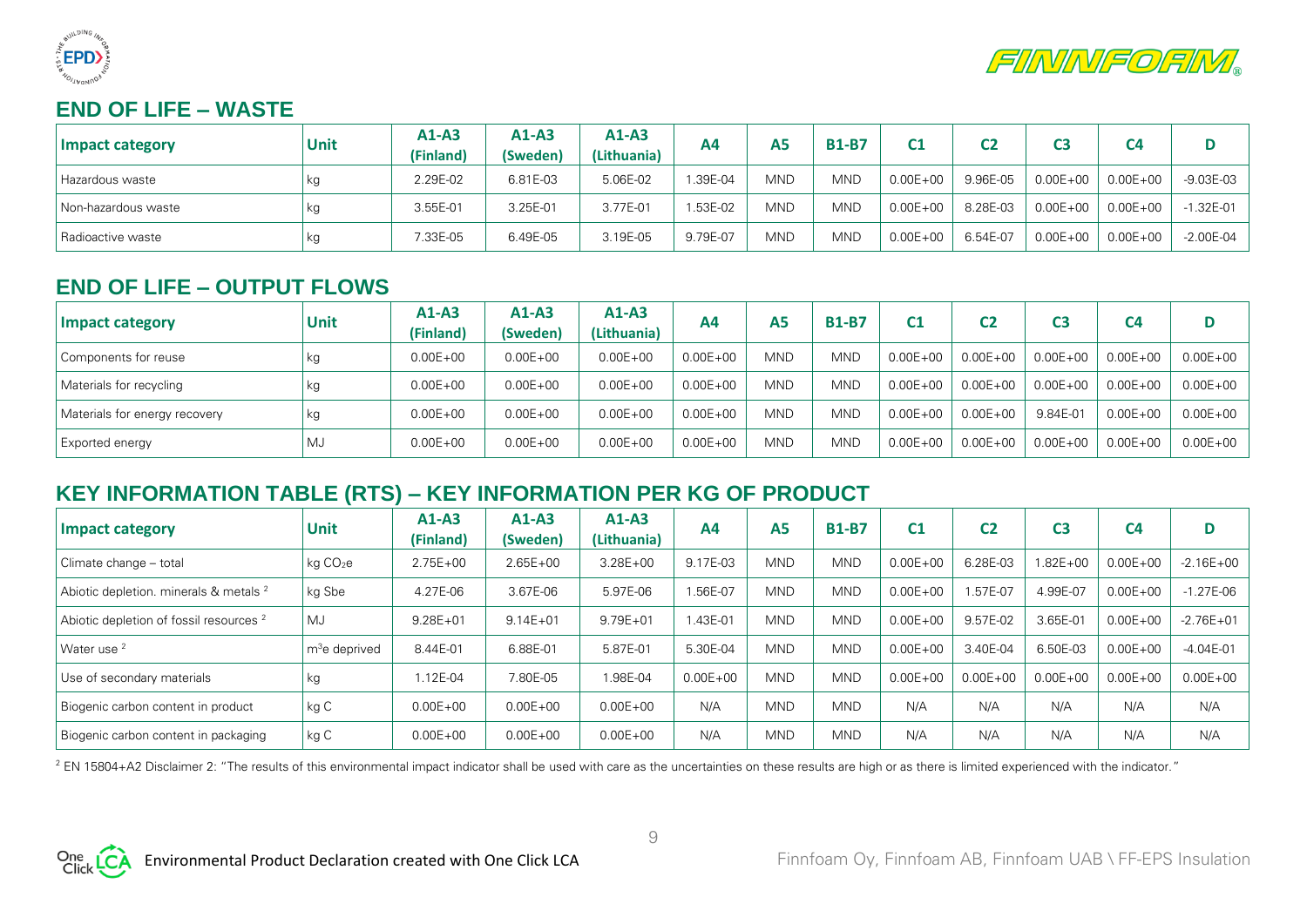



## **SCENARIO DOCUMENTATION**

#### Manufacturing energy scenario documentation

| <b>Scenario parameter</b>                   | <b>Value</b>                                                                                                                                                         |  |  |  |  |  |
|---------------------------------------------|----------------------------------------------------------------------------------------------------------------------------------------------------------------------|--|--|--|--|--|
| Electricity data source and<br>quality      | Ecoinvent v3.6 is used as a background data. Electricity<br>emissions have been calculated as per the average<br>distribution considering all production plants      |  |  |  |  |  |
| Electricity CO <sub>2</sub> e / kWh         | 0.0418 kg CO <sub>2</sub> e / kWh                                                                                                                                    |  |  |  |  |  |
| District heating data source<br>and quality | Ecoinvent v3.6 is used as a background data. District<br>heating emissions have been calculated as per the<br>average distribution considering all production plants |  |  |  |  |  |
| District heating CO2e / kWh                 | 0.0301 kg CO2e / kWh                                                                                                                                                 |  |  |  |  |  |

#### Transport scenario documentation

| Scenario parameter                                    | <b>Value</b> |
|-------------------------------------------------------|--------------|
| A4 specific transport CO2e emissions, kg $CO2e$ / tkm | 0.0901       |
| A4 average transport distance, km                     | 100.         |

#### End of life scenario documentation

| <b>Scenario parameter</b>                          | <b>Value</b>                                                         |
|----------------------------------------------------|----------------------------------------------------------------------|
| Collection process – kg collected separately       | 0.9843                                                               |
| Collection process – kg collected with mixed waste |                                                                      |
| Recovery process – kg for re-use                   |                                                                      |
| Recovery process – kg for recycling                |                                                                      |
| Recovery process – kg for energy recovery          | 0.9843                                                               |
| Disposal (total) – kg for final deposition         |                                                                      |
| Scenario assumptions for transportation            | End-of-life product is<br>transported 50 km with<br>an average lorry |

\* The values are based on the manufacturer's information regarding the end-of-life treatment of the product.

## **BIBLIOGRAPHY**

ISO 14025:2010 Environmental labels and declarations - Type III environmental declarations. Principles and procedures.

ISO 14040:2006 Environmental management. Life cycle assessment. Principles and frameworks.

ISO 14044:2006 Environmental management. Life cycle assessment. Requirements and guidelines.

Ecoinvent database v3.6

Plastics Europe database, 2012

EN 15804:2012+A2:2019 Sustainability in construction works - Environmental product declarations - Core rules for the product category of construction products.

RTS PCR 26.8.2020 RTS PCR protocol: EPDs published by the Building Information Foundation RTS sr. (English version)

European Commission, 2019 Progress Report of The Republic of Lithuania on the Promotion and Use of Renewable Energy Sources

Eriksson, O & Finnveden, G., 2017: Energy Recovery from Waste Incineration—The Importance of Technology Data and System Boundaries on CO<sub>2</sub> Emissions

Mark, F.E., Vehlow, J., Dresch, H., Dima, B., Grüttner, W. and Horn, J., 2015: Waste Management and Research

Finnfoam FF-EPS LCA Report 20.05.2021

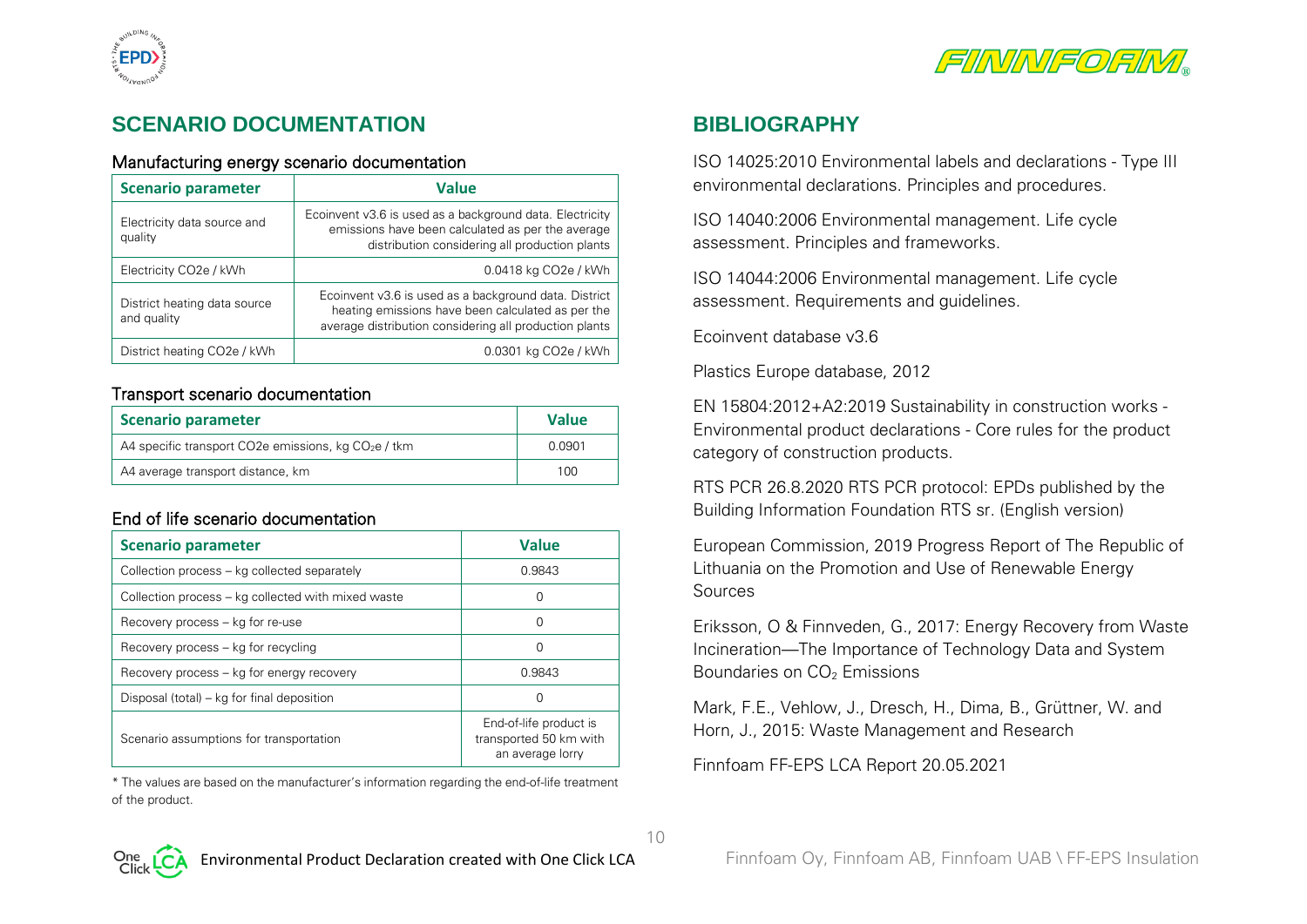



## **ANNEX-1: ENVIRONMENTAL IMPACTS - EN 15804+A1, CML / ISO 21930**

| Impact category                           | <b>Unit</b>          | $A1-A3$<br>(Finland) | $A1-A3$<br>(Sweden) | $A1-A3$<br>(Lithuania) | A <sub>4</sub> | <b>A5</b>  | <b>B1-B7</b> | C <sub>1</sub> | C2        | C3       | C <sub>4</sub> | D             |
|-------------------------------------------|----------------------|----------------------|---------------------|------------------------|----------------|------------|--------------|----------------|-----------|----------|----------------|---------------|
| Global warming potential                  | kg CO <sub>2</sub> e | $2.64E + 00$         | $2.55E + 00$        | $3.12E + 00$           | 9.08E-03       | <b>MND</b> | <b>MND</b>   | $0.00E + 00$   | 6.22E-03  | 1.80E+00 | $0.00E + 00$   | $-2.15E + 00$ |
| Depletion of stratospheric ozone          | kg CFC11e            | 7.86E-08             | 6.45E-08            | 9.25E-08               | 1.71E-09       | <b>MND</b> | <b>MND</b>   | $0.00E + 00$   | $.14E-09$ | 3.81E-09 | $0.00E + 00$   | $-3.53E-07$   |
| Acidification                             | kg SO <sub>2</sub> e | 7.19E-03             | 6.38E-03            | 7.54E-03               | 1.86E-05       | <b>MND</b> | <b>MND</b>   | $0.00E + 00$   | .28E-05   | 2.56E-04 | $0.00E + 00$   | $-1.70E-02$   |
| Eutrophication                            | kg (PO $_4$ ) $^3$ e | 8.96E-04             | 6.21E-04            | .55E-03                | 3.77E-06       | <b>MND</b> | <b>MND</b>   | $0.00E + 00$   | 2.66E-06  | 5.20E-03 | $0.00E + 00$   | $-8.50E-04$   |
| Photochemical ozone formation             | $kq$ $C_2H_4e$       | 9.62E-04             | 9.31E-04            | .05E-03                | .18E-06        | <b>MND</b> | <b>MND</b>   | $0.00E + 00$   | 8.26E-07  | 5.00E-05 | $0.00E + 00$   | $-6.54E-04$   |
| Abiotic depletion of non-fossil resources | kg Sbe               | 4.27E-06             | 3.67E-06            | 5.97E-06               | I.56E-07       | <b>MND</b> | <b>MND</b>   | $0.00E + 00$   | .57E-07   | 4.99E-07 | $0.00E + 00$   | $-1.27E - 06$ |
| Abiotic depletion of fossil resources     | MJ                   | $9.28E + 01$         | $9.14E + 01$        | $9.79E + 01$           | 1.43E-01       | <b>MND</b> | <b>MND</b>   | $0.00E + 00$   | 9.57E-02  | 3.65E-01 | $0.00E + 00$   | $-2.76E + 01$ |

## **ANNEX-2: ENVIRONMENTAL IMPACTS - TRACI 2.1**

| Impact category                   | <b>Unit</b>          | $A1-A3$<br>(Finland) | $A1-A3$<br>(Sweden) | $A1-A3$<br>(Lithuania) | A4       | <b>A5</b>  | <b>B1-B7</b> | C <sub>1</sub> | C <sub>2</sub> | C <sub>3</sub> | C <sub>4</sub> | D             |
|-----------------------------------|----------------------|----------------------|---------------------|------------------------|----------|------------|--------------|----------------|----------------|----------------|----------------|---------------|
| Global warming potential          | kg CO <sub>2</sub> e | $2.66E + 00$         | $2.56E + 00$        | $3.14E + 00$           | 9.07E-03 | <b>MND</b> | <b>MND</b>   | $0.00E + 00$   | 6.21E-03       | 1.80E+00       | $0.00E + 00$   | $-2.15E + 00$ |
| Ozone depletion                   | kg CFC11e            | 9.63E-08             | 77E-08              | $.17E-07$              | 2.28E-09 | <b>MND</b> | <b>MND</b>   | $0.00E + 00$   | .52E-09        | 4.89E-09       | $0.00E + 00$   | $-4.71E-07$   |
| Acidification                     | kg SO <sub>2</sub> e | 7.41E-03             | 6.63E-03            | 8.15E-03               | 3.35E-05 | <b>MND</b> | <b>MND</b>   | $0.00E + 00$   | 2.25E-05       | 3.15E-04       | $0.00E + 00$   | $-1.54E-02$   |
| Eutrophication                    | kg Ne                | 5.20E-04             | 3.20E-04            | 8.87E-04               | 4.72E-06 | <b>MND</b> | <b>MND</b>   | $0.00E + 00$   | 3.17E-06       | 9.92E-05       | $0.00E + 00$   | $-1.02E-03$   |
| Photochemical smog formation      | ka O <sub>3</sub> e  | 1.09E-01             | $.00E-01$           | .45E-01                | 7.36E-04 | <b>MND</b> | <b>MND</b>   | $0.00E + 00$   | 4.85E-04       | 9.30E-03       | $0.00E + 00$   | $-1.04E - 01$ |
| Depletion of non-renewable energy | MJ                   | $.39E + 01$          | $.37E + 01$         | $1.51E + 01$           | 2.04E-02 | <b>MND</b> | <b>MND</b>   | $0.00E + 00$   | .37E-02        | 5.15E-02       | $0.00E + 00$   | $-4.17E + 00$ |

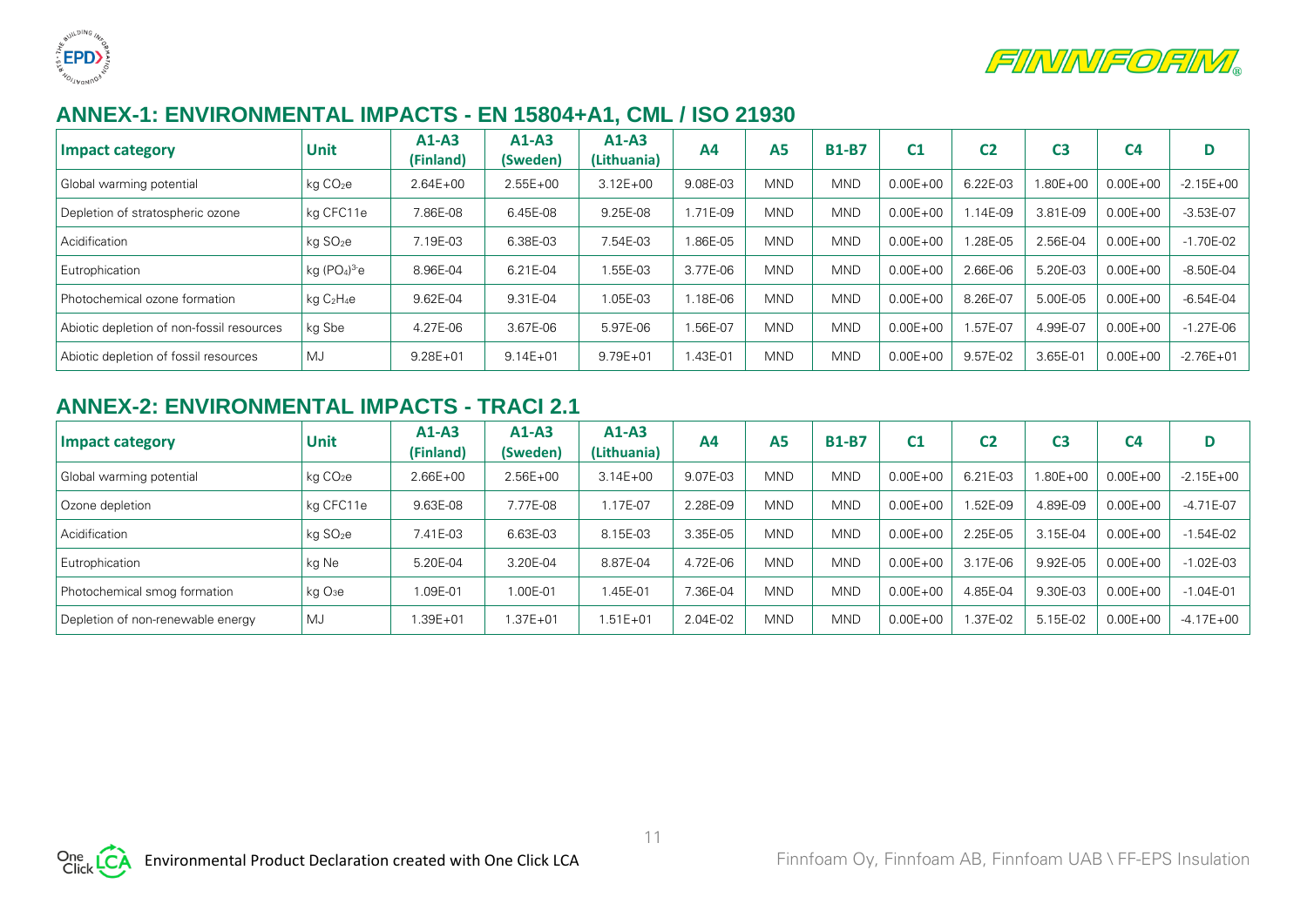



## **ANNEX-3: SCALING FACTORS PER 1M<sup>2</sup> OF EPS INSULATION PRODUCT WITH DIFFERENT THICKNESSES**

| <b>Product Code</b> | <b>Thickness</b> | <b>Scaling factor</b> | <b>Product Code</b> | <b>Thickness</b>   | <b>Scaling f</b> |
|---------------------|------------------|-----------------------|---------------------|--------------------|------------------|
| FF-EPS 60 S         | $100 \text{ mm}$ | 2.11                  | FF-EPS 60 S         | $300 \, \text{mm}$ | 6.33             |
| FF-EPS 60 S         | $150 \text{ mm}$ | 3.17                  | FF-EPS 60 S         | $320$ mm           | 6.75             |
| FF-EPS 60 S         | $170 \text{ mm}$ | 3.59                  | FF-EPS 60 S         | 400 mm             | 8.44             |
| FF-EPS 60 S         | 180 mm           | 3.80                  | <b>FF-EPS 100 S</b> | $100$ mm           | 2.16             |
| FF-EPS 60 S         | $200 \text{ mm}$ | 4.22                  | <b>FF-EPS 100 S</b> | $150 \, \text{mm}$ | 3.24             |
| FF-EPS 60 S         | 250 mm           | 5.28                  | <b>FF-EPS 100 S</b> | $170$ mm           | 3.67             |

| <b>Product Code</b> | <b>Thickness</b> | <b>Scaling factor</b> | <b>Product Code</b> | <b>Thickness</b> | <b>Scaling factor</b> | <b>Product Code</b> | <b>Thickness</b> | <b>Scaling factor</b> |
|---------------------|------------------|-----------------------|---------------------|------------------|-----------------------|---------------------|------------------|-----------------------|
| FF-EPS 60 S         | 100 mm           | 2.11                  | FF-EPS 60 S         | 300 mm           | 6.33                  | <b>FF-EPS 100 S</b> | 180 mm           | 3.89                  |
| FF-EPS 60 S         | 150 mm           | 3.17                  | FF-EPS 60 S         | 320 mm           | 6.75                  | <b>FF-EPS 100 S</b> | 200 mm           | 4.32                  |
| FF-EPS 60 S         | 170 mm           | 3.59                  | FF-EPS 60 S         | 400 mm           | 8.44                  | <b>FF-EPS 100 S</b> | 250 mm           | 5.40                  |
| FF-EPS 60 S         | 180 mm           | 3.80                  | FF-EPS 100 S        | 100 mm           | 2.16                  | <b>FF-EPS 100 S</b> | 300 mm           | 6.48                  |
| FF-EPS 60 S         | 200 mm           | 4.22                  | <b>FF-EPS 100 S</b> | 150 mm           | 3.24                  | <b>FF-EPS 100 S</b> | 400 mm           | 8.64                  |
| FF-EPS 60 S         | 250 mm           | 5.28                  | <b>FF-EPS 100 S</b> | 170 mm           | 3.67                  |                     |                  |                       |

| <b>Product Code</b> | <b>Thickness</b> | <b>Scaling factor</b> |
|---------------------|------------------|-----------------------|
| <b>FF-EPS 100 S</b> | 180 mm           | 3.89                  |
| <b>FF-EPS 100 S</b> | 200 mm           | 4.32                  |
| <b>FF-EPS 100 S</b> | 250 mm           | 5.40                  |
| <b>FF-EPS 100 S</b> | 300 mm           | 6.48                  |
| <b>FF-EPS 100 S</b> | $400 \text{ mm}$ | 8.64                  |